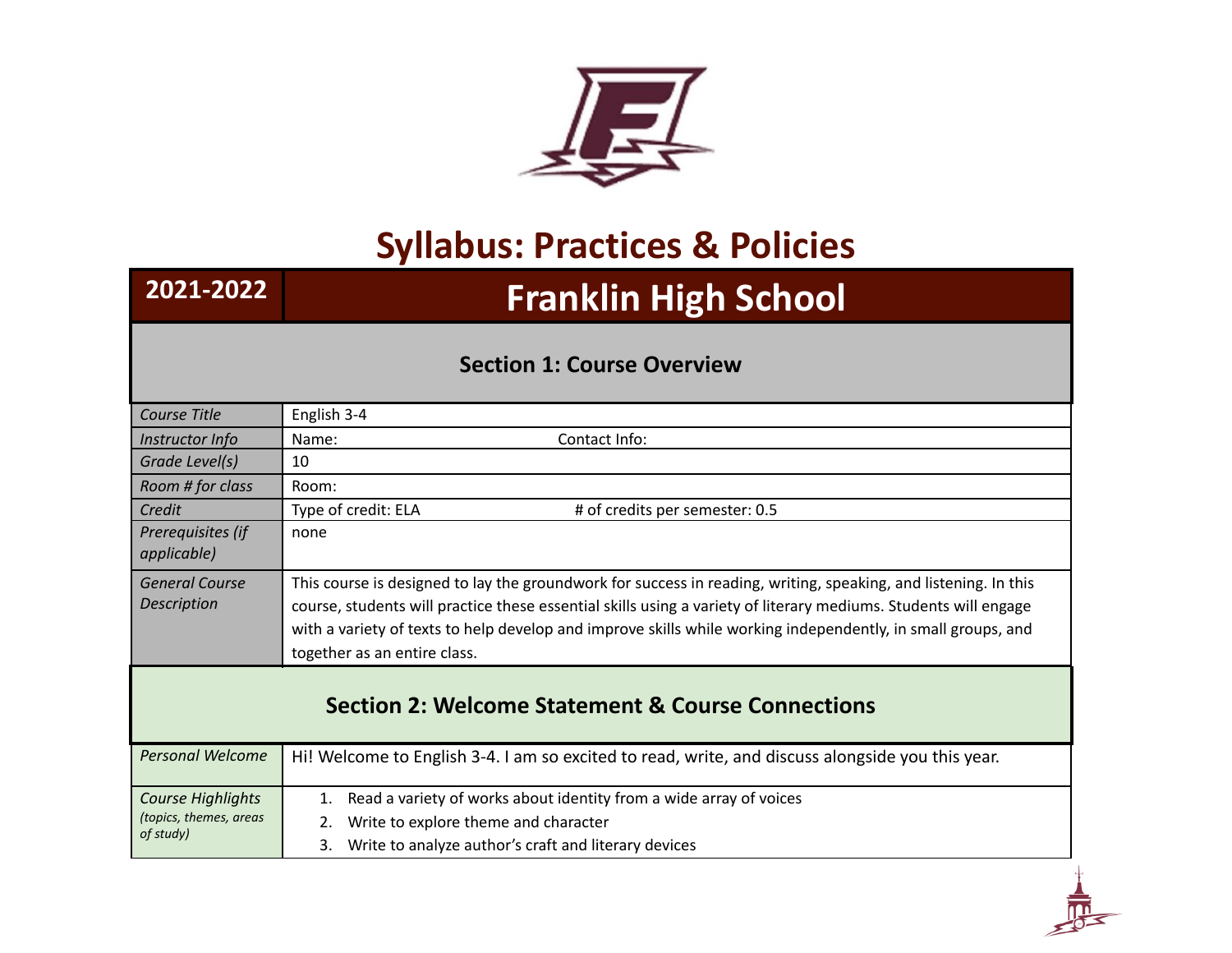|                             | Write to develop engaging expository texts<br>4.                                                                                                    |
|-----------------------------|-----------------------------------------------------------------------------------------------------------------------------------------------------|
|                             | Write to develop engaging argumentation texts<br>5.                                                                                                 |
|                             | Practice the writing process<br>6.                                                                                                                  |
|                             | 7. Practice listening and speaking through discussion, group work, and presentations                                                                |
| Course                      | According to PPS Reimagined Vision, "A graduate of Portland Public Schools will be a compassionate                                                  |
| Connections to PPS          | critical thinker, able to collaborate and solve problems, and be prepared to lead a more socially just                                              |
| <b>Relmagined Vision</b>    | world." In English 1-2, students will engage in frequent critical thinking around texts and non-text                                                |
|                             | media, they will collaborate in partners and small groups, and they will examine issues of justice                                                  |
|                             | through reading, writing, speaking, and listening.                                                                                                  |
|                             |                                                                                                                                                     |
|                             | <b>Section 3: Student Learning</b>                                                                                                                  |
| Prioritized                 | The following standards will be explored in the course:                                                                                             |
| <b>Standards</b>            | RL 10.1 - Citing text evidence                                                                                                                      |
|                             | RL 10.2 - Determine and analyze theme or central idea of a text                                                                                     |
|                             | RL 10.4 - Analyze author's craft                                                                                                                    |
|                             | W 10.2 - Expository writing                                                                                                                         |
|                             | W 10.1 - Argumentation writing                                                                                                                      |
|                             | W 10.5 - Practice the writing process                                                                                                               |
|                             | SL 10.1 - Speaking effectively in a range of discussions                                                                                            |
| <b>PPS Graduate</b>         | I will help students grow their knowledge and skills in the following aspects of PPS's Graduate Portrait:                                           |
| <b>Portrait</b>             | Inquisitive Critical Thinkers with Deep Knowledge                                                                                                   |
| <b>Connections</b>          | Powerful and Effective Communicators<br>o.                                                                                                          |
|                             | □ Positive, Confident, and Connected Sense of Self                                                                                                  |
| Differentiation/            | I will provide the following supports specifically for students in the following programs:                                                          |
| accessibility               | <b>Special Education:</b>                                                                                                                           |
| strategies and<br>supports: | Accommodations indicated by Individual Education Plans will be made in cooperation with students,                                                   |
|                             | special education teachers and parents.                                                                                                             |
|                             | 504 Plans:                                                                                                                                          |
|                             | Accommodations indicated by 504 Plans will be made in cooperation with students, counselors and                                                     |
|                             | parents.                                                                                                                                            |
|                             |                                                                                                                                                     |
|                             | English Language Learners:                                                                                                                          |
|                             | Strategies used in this class to address ELL needs will include, but are not limited to, the following:<br>Posting clearly defined objectives<br>ΙI |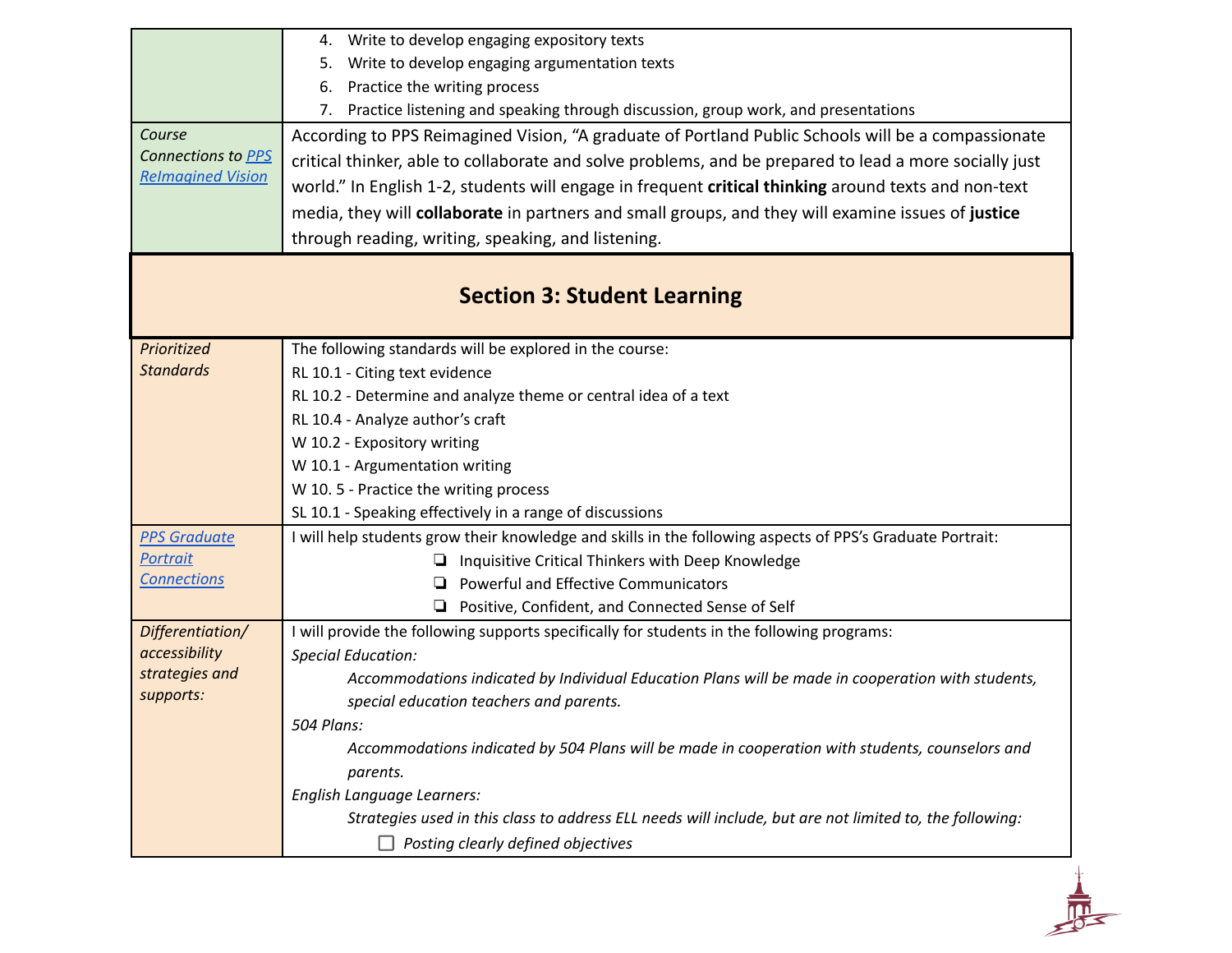|                                        | Emphasizing key vocabulary                                                                                                       |
|----------------------------------------|----------------------------------------------------------------------------------------------------------------------------------|
|                                        | Providing clear expectation of tasks, slower speech, increased wait time, etc                                                    |
|                                        | Scaffolding techniques like think-alouds to support student understanding                                                        |
|                                        | Allowing for frequent opportunities for student interaction (pair-shares, small and large group<br>work)                         |
|                                        | Using activities that integrate reading, writing, speaking and listening                                                         |
|                                        | Providing regular feedback                                                                                                       |
|                                        | Talented & Gifted:                                                                                                               |
|                                        | Strategies used in this class to address TAG needs will include, but are not limited to, the following:                          |
|                                        | Challenge prompts, flexible grouping, independent based learning, honors option.                                                 |
| Personalized                           | $\triangleright$ Career Related Learning Experience (CRLE) #1                                                                    |
| Learning                               | Career Related Learning Experience (CRLE) #2                                                                                     |
| <b>Graduation</b>                      | -The experience(s) will be:                                                                                                      |
| Requirements (as<br>applicable in this | Complete a resume                                                                                                                |
| course):                               | Complete the My Plan Essay                                                                                                       |
|                                        | <b>Section 4: Cultivating Culturally Sustaining Communities</b>                                                                  |
| <b>Tier 1 SEL Strategies</b>           | <b>Behavioral Expectations:</b>                                                                                                  |
| <b>Shared</b><br>Agreements            | At Franklin High School, in addition to following all school rules, we expect staff and students to:<br>Strive to be             |
|                                        | Thoughtful--We put time and effort into our work                                                                                 |
|                                        | Respectful--We respect the diverse learning needs of our peers                                                                   |
|                                        | Organized--We are present and on time to class                                                                                   |
|                                        | Neighborly--We greet others and interact positively<br>Generous--We share our resources with each other                          |
|                                        |                                                                                                                                  |
|                                        | I will facilitate the creation of our Shared Agreements that respects and celebrates each student's race, ability,               |
|                                        | language, and gender in the following way(s):                                                                                    |
|                                        |                                                                                                                                  |
|                                        | Spend time in class creating norms, posting those norms, reviewing them daily and making<br>$\bullet$<br>amendments when needed. |

 $\frac{1}{\sqrt{2}}$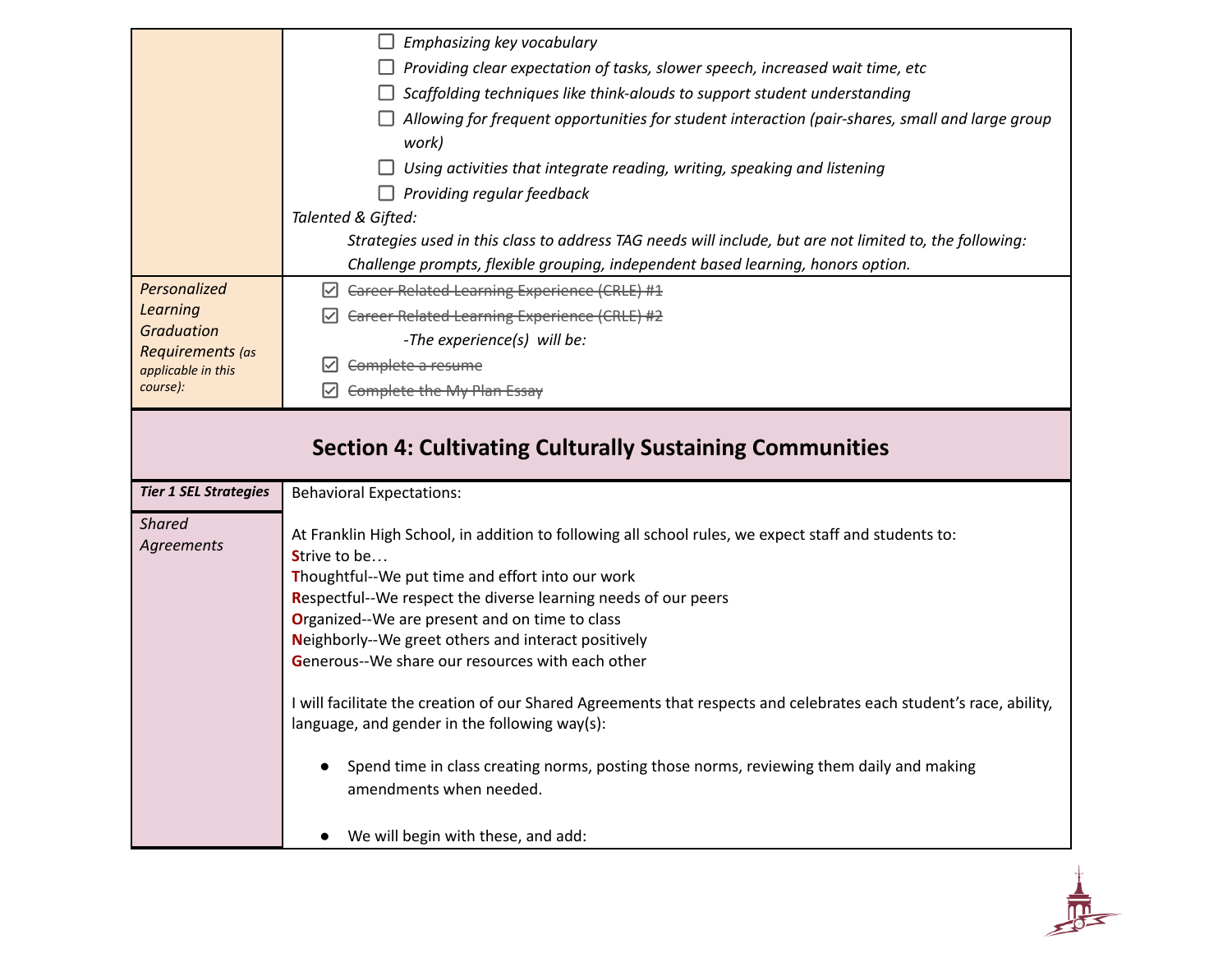|                                            | Be present: phones off and away<br>$\circ$<br>Follow the 3 W's<br>$\circ$<br>Be prepared to collaborate and self reflect<br>$\circ$<br>Step up, step aside (share your perspective, monitor air time)<br>$\circ$<br>Hold space for multiple perspectives & lived experiences<br>$\circ$<br>Be patient and flexible<br>$\circ$                                           |
|--------------------------------------------|-------------------------------------------------------------------------------------------------------------------------------------------------------------------------------------------------------------------------------------------------------------------------------------------------------------------------------------------------------------------------|
|                                            | I will display our Agreements in the following locations:<br>in our daily slideshows<br>on my Canvas page                                                                                                                                                                                                                                                               |
|                                            | My plan for ongoing feedback through year on their effectiveness is:<br>Student surveys<br>$\bullet$<br>Grades/assignment completion data                                                                                                                                                                                                                               |
| Student's<br>Perspective &<br><b>Needs</b> | I will cultivate culturally sustaining relationships with students by:<br>Get to know students<br>$\bullet$<br>Examine personal biases<br>$\bullet$<br>Recognize and celebrate students' languages and cultures<br>$\bullet$<br>Adapt policies, practices, and pedagogy<br>Family and community involvement<br>Respect their cultures<br>Be mindful of intent vs impact |
|                                            | Families can communicate what they know of their student's needs with me in the following ways:<br>Email<br>Phone<br>Canvas                                                                                                                                                                                                                                             |
| Empowering<br><b>Students</b>              | I will celebrate student successes in the following ways:<br>Positive feedback<br>$\bullet$<br>Displaying student work online or in the classroom<br>Positive phone calls to families/guardians<br>Class celebrations                                                                                                                                                   |

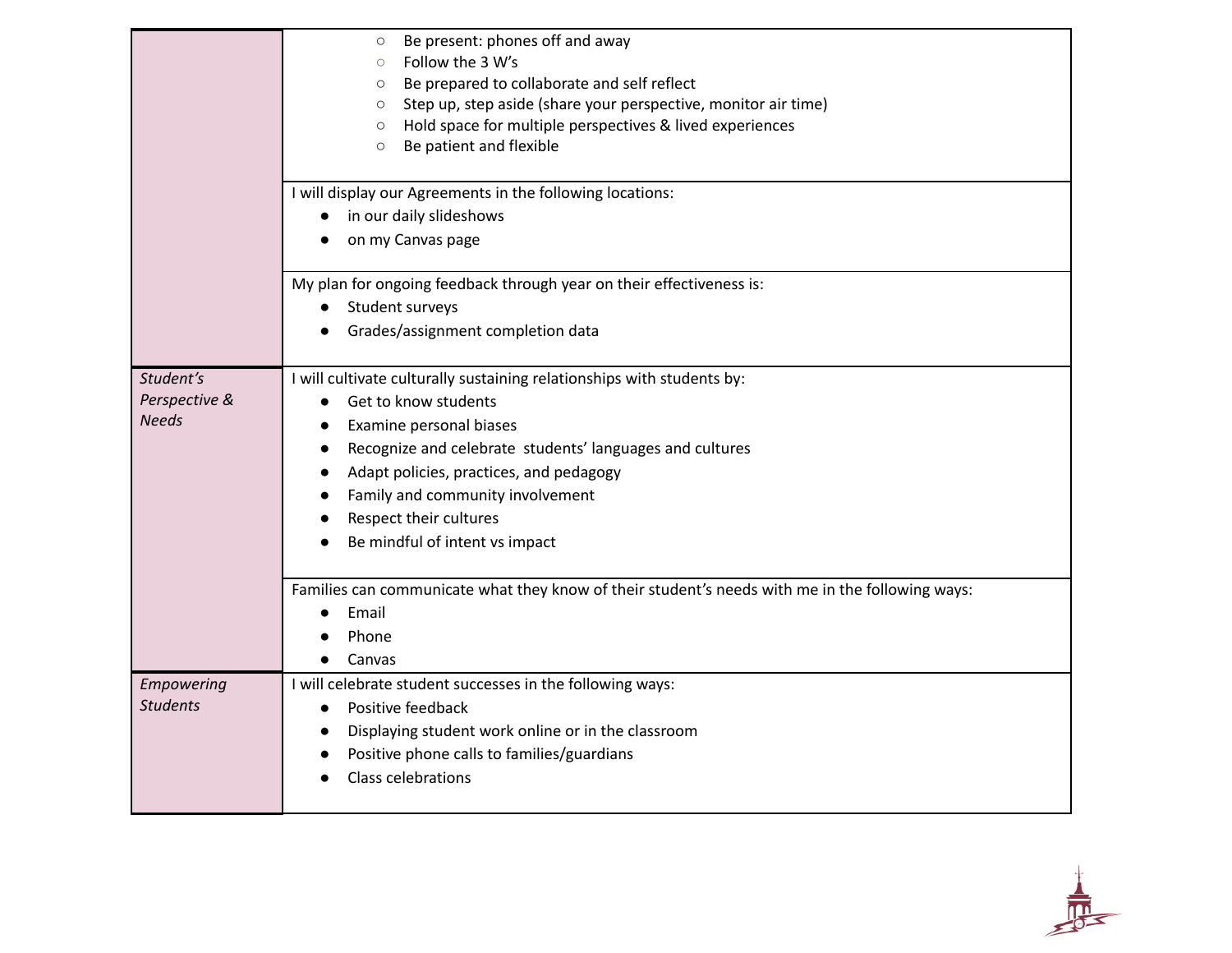| Regular check-ins<br>$\bullet$<br>Student surveys<br>Written input<br>Formative assessments<br>Student voice<br>Exit tickets<br>Authentic connection/compassion. Connection redirects more effectively.<br>Remind them of expectations and or rules.<br>Talk to student outside classroom or after class.<br>Attempt to help the student understand their effect and role as an individual to the whole.<br>I will provided opportunities for students to choose to share and showcase their work by:<br>Creating space in the classroom and on Canvas for students to share their work<br>$\bullet$<br>Inviting student voice in our daily check ins<br>Embedding work to celebrate in our slideshows<br><b>Section 5: Classroom Specific Procedures</b><br>Wear a mask at all times<br>$\bullet$<br>requirements (if<br>Maintain at least 3 feet of distance between peers and teacher when possible<br>coming and going from class:<br>One student out with a pass at a time<br>Return in a timely manner<br>Maintain distance and wear mask when in the hallways<br>I will collect work from students in the following way:<br>Canvas |  |  | I will solicit student feedback on my pedagogy, policies and practices by:                                     |
|-------------------------------------------------------------------------------------------------------------------------------------------------------------------------------------------------------------------------------------------------------------------------------------------------------------------------------------------------------------------------------------------------------------------------------------------------------------------------------------------------------------------------------------------------------------------------------------------------------------------------------------------------------------------------------------------------------------------------------------------------------------------------------------------------------------------------------------------------------------------------------------------------------------------------------------------------------------------------------------------------------------------------------------------------------------------------------------------------------------------------------------------|--|--|----------------------------------------------------------------------------------------------------------------|
| Showcasing<br><b>Student Assets</b><br>Safety issues and<br>applicable):<br><b>Coming &amp; Going</b><br>from class<br><b>Submitting Work</b>                                                                                                                                                                                                                                                                                                                                                                                                                                                                                                                                                                                                                                                                                                                                                                                                                                                                                                                                                                                             |  |  |                                                                                                                |
|                                                                                                                                                                                                                                                                                                                                                                                                                                                                                                                                                                                                                                                                                                                                                                                                                                                                                                                                                                                                                                                                                                                                           |  |  |                                                                                                                |
|                                                                                                                                                                                                                                                                                                                                                                                                                                                                                                                                                                                                                                                                                                                                                                                                                                                                                                                                                                                                                                                                                                                                           |  |  |                                                                                                                |
|                                                                                                                                                                                                                                                                                                                                                                                                                                                                                                                                                                                                                                                                                                                                                                                                                                                                                                                                                                                                                                                                                                                                           |  |  |                                                                                                                |
|                                                                                                                                                                                                                                                                                                                                                                                                                                                                                                                                                                                                                                                                                                                                                                                                                                                                                                                                                                                                                                                                                                                                           |  |  |                                                                                                                |
|                                                                                                                                                                                                                                                                                                                                                                                                                                                                                                                                                                                                                                                                                                                                                                                                                                                                                                                                                                                                                                                                                                                                           |  |  |                                                                                                                |
|                                                                                                                                                                                                                                                                                                                                                                                                                                                                                                                                                                                                                                                                                                                                                                                                                                                                                                                                                                                                                                                                                                                                           |  |  |                                                                                                                |
|                                                                                                                                                                                                                                                                                                                                                                                                                                                                                                                                                                                                                                                                                                                                                                                                                                                                                                                                                                                                                                                                                                                                           |  |  | When class agreements aren't maintained (i.e. behavior) by a student I will approach it in the following ways: |
|                                                                                                                                                                                                                                                                                                                                                                                                                                                                                                                                                                                                                                                                                                                                                                                                                                                                                                                                                                                                                                                                                                                                           |  |  |                                                                                                                |
|                                                                                                                                                                                                                                                                                                                                                                                                                                                                                                                                                                                                                                                                                                                                                                                                                                                                                                                                                                                                                                                                                                                                           |  |  |                                                                                                                |
|                                                                                                                                                                                                                                                                                                                                                                                                                                                                                                                                                                                                                                                                                                                                                                                                                                                                                                                                                                                                                                                                                                                                           |  |  |                                                                                                                |
|                                                                                                                                                                                                                                                                                                                                                                                                                                                                                                                                                                                                                                                                                                                                                                                                                                                                                                                                                                                                                                                                                                                                           |  |  |                                                                                                                |
|                                                                                                                                                                                                                                                                                                                                                                                                                                                                                                                                                                                                                                                                                                                                                                                                                                                                                                                                                                                                                                                                                                                                           |  |  |                                                                                                                |
|                                                                                                                                                                                                                                                                                                                                                                                                                                                                                                                                                                                                                                                                                                                                                                                                                                                                                                                                                                                                                                                                                                                                           |  |  |                                                                                                                |
|                                                                                                                                                                                                                                                                                                                                                                                                                                                                                                                                                                                                                                                                                                                                                                                                                                                                                                                                                                                                                                                                                                                                           |  |  |                                                                                                                |
|                                                                                                                                                                                                                                                                                                                                                                                                                                                                                                                                                                                                                                                                                                                                                                                                                                                                                                                                                                                                                                                                                                                                           |  |  |                                                                                                                |
|                                                                                                                                                                                                                                                                                                                                                                                                                                                                                                                                                                                                                                                                                                                                                                                                                                                                                                                                                                                                                                                                                                                                           |  |  |                                                                                                                |
|                                                                                                                                                                                                                                                                                                                                                                                                                                                                                                                                                                                                                                                                                                                                                                                                                                                                                                                                                                                                                                                                                                                                           |  |  |                                                                                                                |
|                                                                                                                                                                                                                                                                                                                                                                                                                                                                                                                                                                                                                                                                                                                                                                                                                                                                                                                                                                                                                                                                                                                                           |  |  |                                                                                                                |
|                                                                                                                                                                                                                                                                                                                                                                                                                                                                                                                                                                                                                                                                                                                                                                                                                                                                                                                                                                                                                                                                                                                                           |  |  |                                                                                                                |
|                                                                                                                                                                                                                                                                                                                                                                                                                                                                                                                                                                                                                                                                                                                                                                                                                                                                                                                                                                                                                                                                                                                                           |  |  | I understand the importance of students taking care of their needs. Please use the following guidelines when   |
|                                                                                                                                                                                                                                                                                                                                                                                                                                                                                                                                                                                                                                                                                                                                                                                                                                                                                                                                                                                                                                                                                                                                           |  |  |                                                                                                                |
|                                                                                                                                                                                                                                                                                                                                                                                                                                                                                                                                                                                                                                                                                                                                                                                                                                                                                                                                                                                                                                                                                                                                           |  |  |                                                                                                                |
|                                                                                                                                                                                                                                                                                                                                                                                                                                                                                                                                                                                                                                                                                                                                                                                                                                                                                                                                                                                                                                                                                                                                           |  |  |                                                                                                                |
|                                                                                                                                                                                                                                                                                                                                                                                                                                                                                                                                                                                                                                                                                                                                                                                                                                                                                                                                                                                                                                                                                                                                           |  |  |                                                                                                                |
|                                                                                                                                                                                                                                                                                                                                                                                                                                                                                                                                                                                                                                                                                                                                                                                                                                                                                                                                                                                                                                                                                                                                           |  |  |                                                                                                                |
|                                                                                                                                                                                                                                                                                                                                                                                                                                                                                                                                                                                                                                                                                                                                                                                                                                                                                                                                                                                                                                                                                                                                           |  |  |                                                                                                                |
|                                                                                                                                                                                                                                                                                                                                                                                                                                                                                                                                                                                                                                                                                                                                                                                                                                                                                                                                                                                                                                                                                                                                           |  |  |                                                                                                                |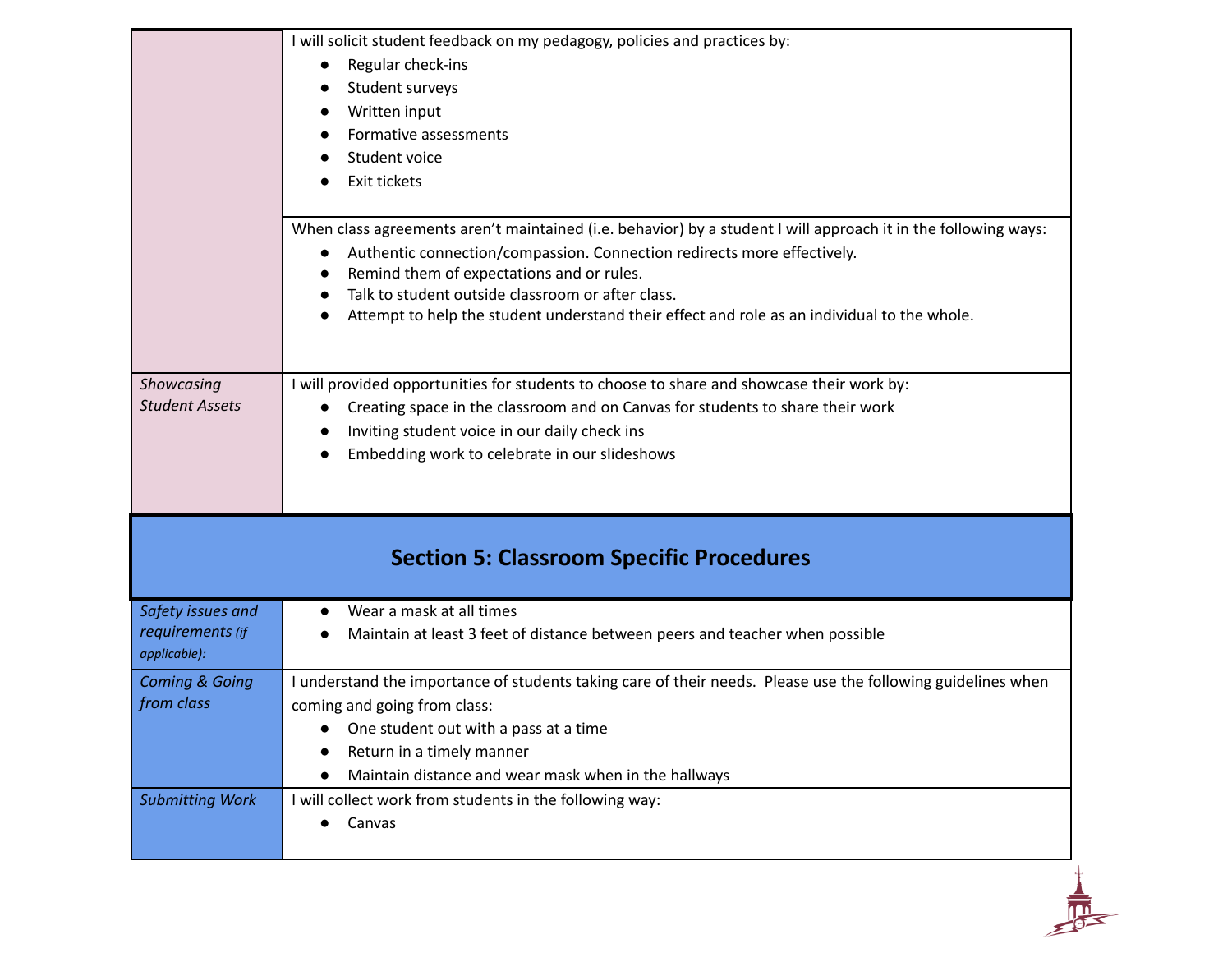|                                                    | If a student misses a deadline, I will partner with the student in the following ways so they have the ability to<br>demonstrate their abilities:<br><b>Redirect to Canvas</b><br>Meet during tutorial to support the student                                                                   |
|----------------------------------------------------|-------------------------------------------------------------------------------------------------------------------------------------------------------------------------------------------------------------------------------------------------------------------------------------------------|
| <b>Returning Your</b><br><b>Work</b>               | My plan to return student work is the following:<br>Timeline: weekly to two weeks<br>What to look for on your returned work: Thorough feedback, both written and verbal<br>Revision Opportunities: As many as needed until end of Semester                                                      |
| <b>Formatting Work</b><br>(if applicable)          | Directions on how to format submitted work (ex. formal papers, lab reports, etc) can be found here: MLA<br>format for all essays                                                                                                                                                                |
| <b>Attendance</b>                                  | If a student is absent, I can help them get caught up by: Canvas                                                                                                                                                                                                                                |
| <b>Section 6: Course Resources &amp; Materials</b> |                                                                                                                                                                                                                                                                                                 |
| <b>Materials Provided</b>                          | I will provided the following materials to students:<br>• Required Texts                                                                                                                                                                                                                        |
| <b>Materials Needed</b>                            | Please have the following materials for this course:<br>Chromebook and Charger<br>Notebook & writing utensil<br>$\bullet$<br>Sticky notes<br>$\bullet$<br>Franklin can help with any materials you may need as well. Please reach out to me privately and I will help you<br>get what you need. |
| <b>Course Resources</b>                            | Here is a link to resources that are helpful to students during this course:<br>• Class Canvas Page                                                                                                                                                                                             |
| Empowering<br><b>Families</b>                      | The following are resources available for families to assist and support students through the course:<br>Canvas and Email                                                                                                                                                                       |
| Section 7: Assessment of Progress and Achievement  |                                                                                                                                                                                                                                                                                                 |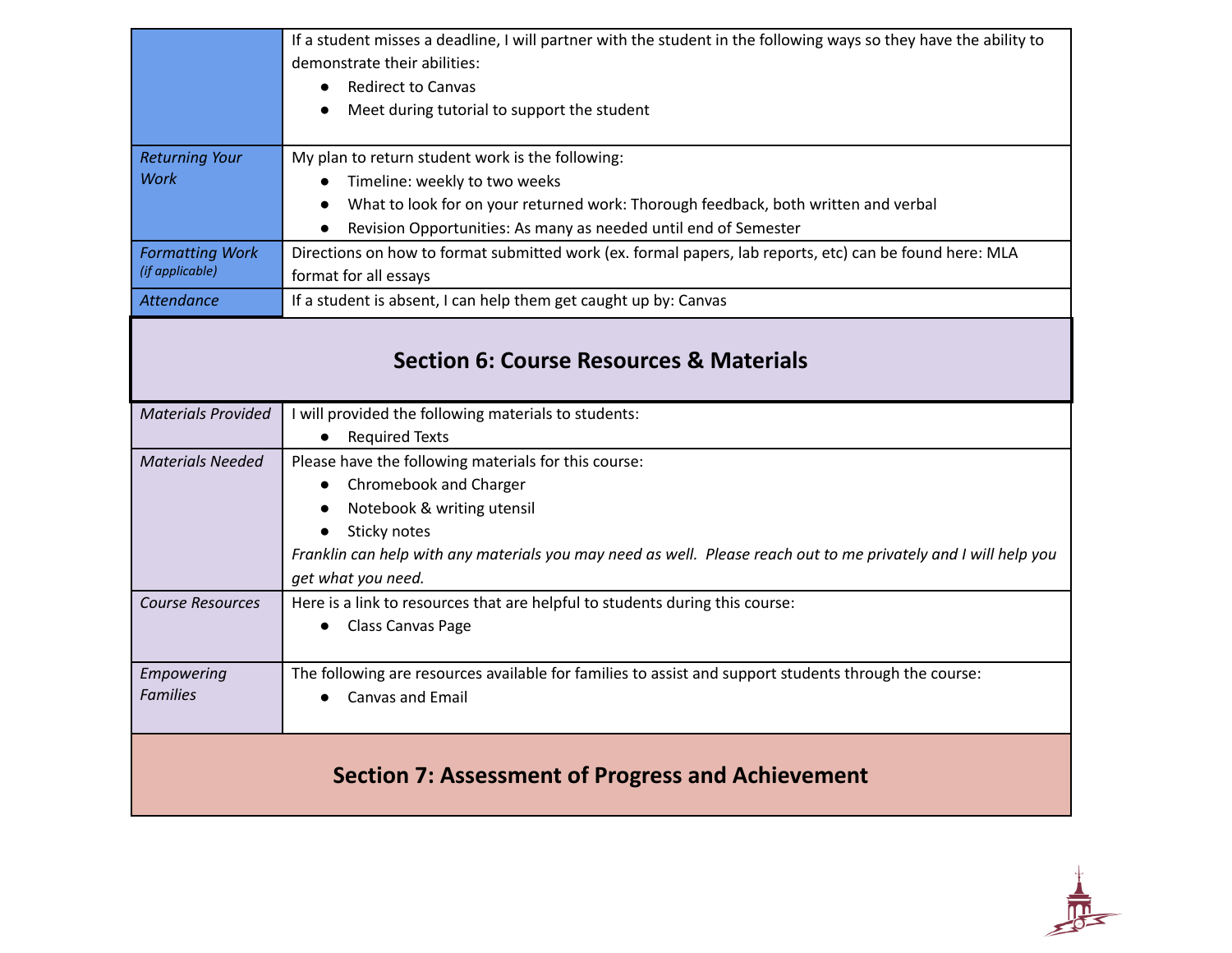| Formative                                 | As students move through the learning journey during specific units/topics, I will assess & communicate their    |
|-------------------------------------------|------------------------------------------------------------------------------------------------------------------|
| <b>Assessments</b>                        | progress in the following ways:                                                                                  |
|                                           | Warm Ups and Exit Slips<br>$\bullet$                                                                             |
|                                           | Informal Writing (Double Entry Diaries, Think Pair Shares, Etc.)                                                 |
|                                           | Creative projects                                                                                                |
|                                           | Small Group & Partner Work                                                                                       |
|                                           | <b>Discussions</b>                                                                                               |
|                                           |                                                                                                                  |
| <b>Summative</b>                          | As we complete specific units/topics I will provide the following types of opportunities for students to provide |
| <b>Assessments</b>                        | evidence of their learned abilities:                                                                             |
|                                           | <b>Discussions</b><br>$\bullet$                                                                                  |
|                                           | Essays                                                                                                           |
|                                           | Poetry and Personal Writing                                                                                      |
|                                           | <b>Creative Projects</b>                                                                                         |
|                                           |                                                                                                                  |
| <b>Student Role in</b>                    | Students and I will partner to determine how they can demonstrate their abilities in the following ways:         |
| Assessment                                | 1:1 and Small Group Check-Ins<br>$\bullet$                                                                       |
|                                           | Peer and Self Assessment                                                                                         |
|                                           |                                                                                                                  |
|                                           |                                                                                                                  |
|                                           | <b>Section 8: Grades</b>                                                                                         |
|                                           |                                                                                                                  |
|                                           | <b>Progress Report Cards &amp; Final Report Cards</b>                                                            |
|                                           |                                                                                                                  |
| <b>Accessing Grades</b>                   | Students & Families can go to the following location for up-to-date information about their grades throughout    |
|                                           | the semester:                                                                                                    |
|                                           | Canvas<br>$\bullet$                                                                                              |
|                                           | StudentVue                                                                                                       |
|                                           | I will update student grades at the following frequency: Every two weeks                                         |
|                                           |                                                                                                                  |
| <b>Progress Reports</b>                   | I will communicate the following marks on a progress report:                                                     |
|                                           | A, B, C, D, NP (not passing) or P (passing) and NP (not passing)                                                 |
| <b>Final Report Card</b><br><b>Grades</b> | The following system is used to determine a student's grade at the end of the semester:                          |